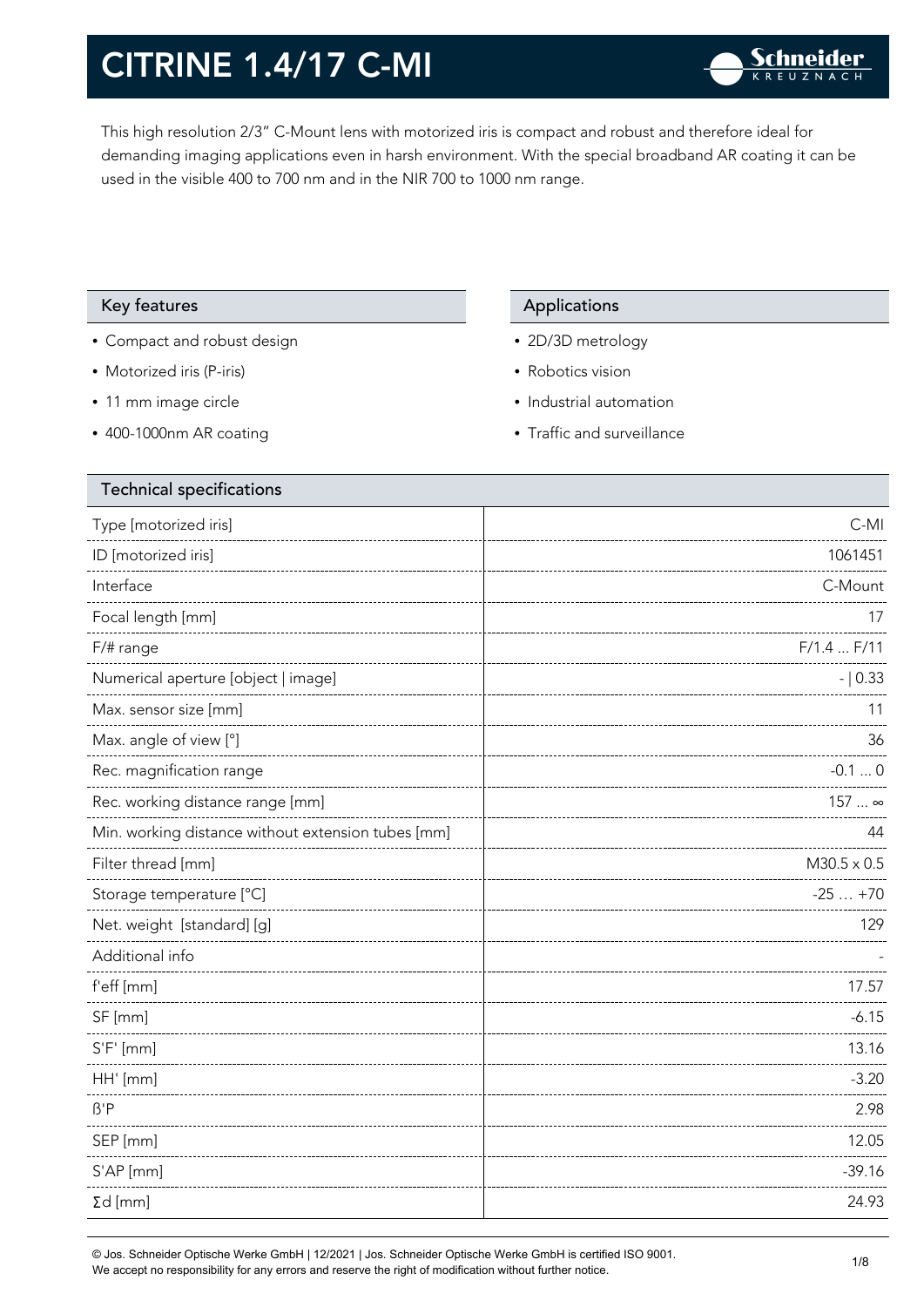

### MTF charts

| Spectrum name    |     |     |        |        |     |     |
|------------------|-----|-----|--------|--------|-----|-----|
| Wavelengths [nm] | 425 | 475 | 525    | 575    | 625 | 675 |
| Rel. weights [%] |     | 6   | $\sim$ | $\sim$ | 1 C |     |



© Jos. Schneider Optische Werke GmbH | 12/2021 | Jos. Schneider Optische Werke GmbH is certified ISO 9001. We accept no responsibility for any errors and reserve the right of modification without further notice.<br>We accept no responsibility for any errors and reserve the right of modification without further notice.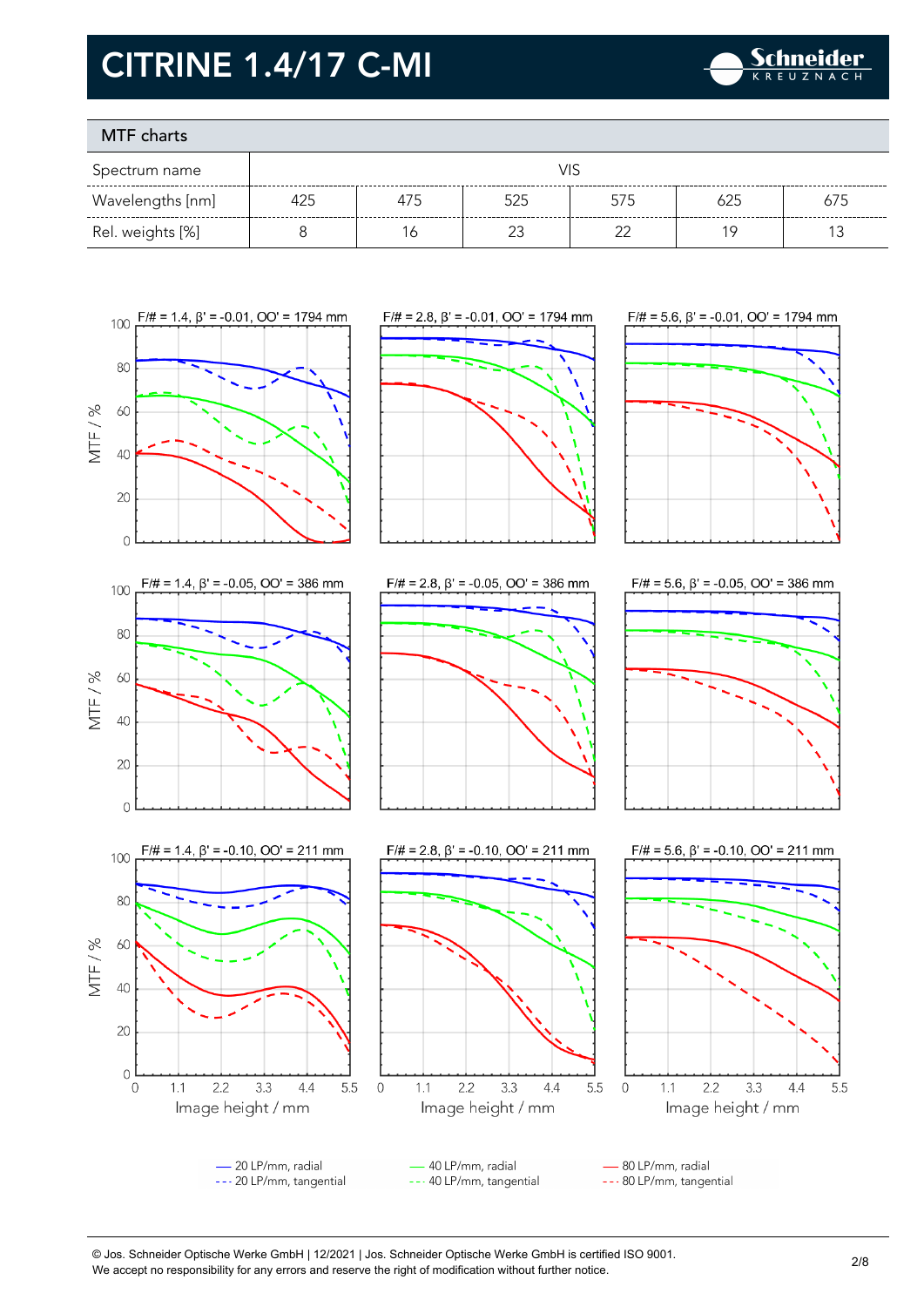

#### Rel. illumination vs. image height



| $- -$ F/# = 1.4, $\beta$ = -0.01         |  |
|------------------------------------------|--|
| $-$ - F/# = 2.8, $\beta$ = -0.01         |  |
| $- -$ F/# = 5.6, $\beta$ = -0.01         |  |
| $\rightarrow$ F/# = 1.4, $\beta$ = -0.05 |  |
| $\rightarrow$ F/# = 2.8, $\beta$ = -0.05 |  |
| $\rightarrow$ F/# = 5.6, $\beta$ = -0.05 |  |
| F/# = 1.4, $\beta$ = -0.10               |  |
| F/# = 2.8, $\beta$ = -0.10               |  |
| $F/\ddot{=} = 5.6$ , $\beta = -0.10$     |  |

#### Distortion vs. image height



#### Transmittance vs. wavelength



© Jos. Schneider Optische Werke GmbH | 12/2021 | Jos. Schneider Optische Werke GmbH is certified ISO 9001. We Jos. Scrinelaer Opuscrie werke GribH | 12/2021 | Jos. Scrinelaer Opuscrie werke GribH is certified ISO 9001.<br>We accept no responsibility for any errors and reserve the right of modification without further notice.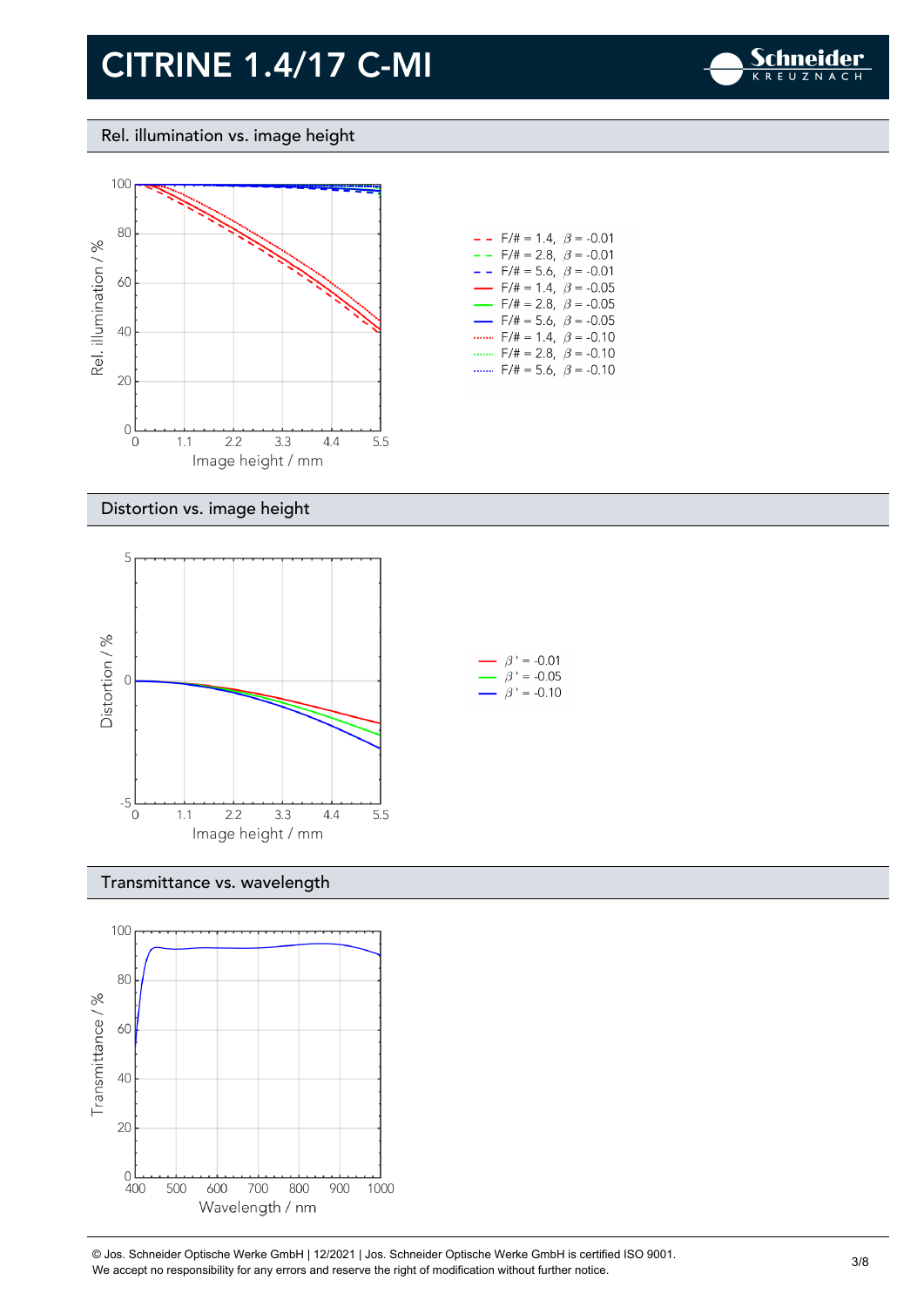

### Technical drawings

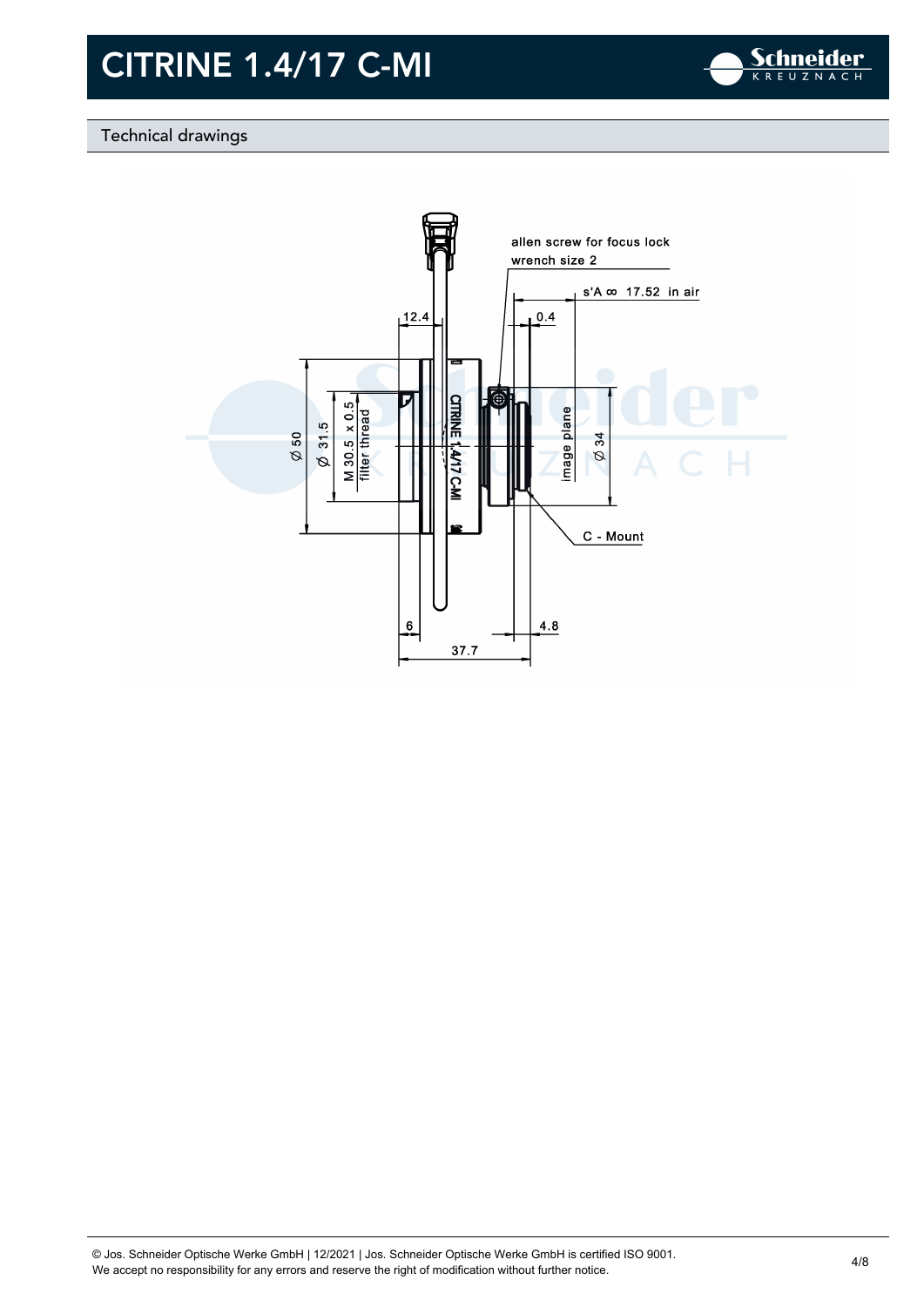

### Additional electrical information

| Motor type            | 2 phase, bipolar stepper motor                     |
|-----------------------|----------------------------------------------------|
| Coil resistance       | 21 Ohm                                             |
| Current               | $\leq$ 143 mA/Phase                                |
| Max. voltage          | 5V                                                 |
| Coil inductivity      | 1.8 mH/phase @ 1 kHz                               |
| Max. step frequency   | 400 Hz                                             |
|                       |                                                    |
| Cable type            | Lemo Santoprene 2 x 2 x 0.14 mm <sup>2</sup> black |
| Cable length          | 300 mm                                             |
| Electrical connector  | JEITA E4-191J-100                                  |
| Operating temperature | $0^{\circ}$ C to +50 $^{\circ}$ C                  |
| Storage temperature   | -25 $^{\circ}$ C to +70 $^{\circ}$ C               |

| Sequenze of excitation |      |                                  |      |      |  |
|------------------------|------|----------------------------------|------|------|--|
| steps<br>pins          |      |                                  |      |      |  |
|                        | high | high                             | low  | low  |  |
| ◠                      | low  | low                              | high | high |  |
|                        | low  | high                             | high | low  |  |
|                        | high | low                              | low  | high |  |
| Iris movement          |      | <--- open iris / ---> close iris |      |      |  |

| Motor steps to f-stop resolution |     |     |     |     |     |     |      |
|----------------------------------|-----|-----|-----|-----|-----|-----|------|
| Motor steps                      | 10  | 15  | 20  | 25  | 30  | 35  | 40   |
| Iris-diameter                    | 7.9 | 5.8 | 4.2 | 3   | 2.2 | 1.6 | 1.2  |
| F-stop                           | 1.5 |     | 2.8 | 3.9 | 5.3 | 7.3 | 10.1 |
| F-stop to motor steps resolution |     |     |     |     |     |     |      |

| F-stop        |     |      | 2.8  |      | 5.6  |      |      |
|---------------|-----|------|------|------|------|------|------|
| Iris-diameter | 8.4 | 5.9  | 4.2  | 2.9  |      | ں .  |      |
| Motor steps   |     | 14.7 | 19.9 | 25.5 | 30.8 | 36.4 | 41.3 |

© Jos. Schneider Optische Werke GmbH | 12/2021 | Jos. Schneider Optische Werke GmbH is certified ISO 9001. We accept no responsibility for any errors and reserve the right of modification without further notice. 5/8<br>We accept no responsibility for any errors and reserve the right of modification without further notice.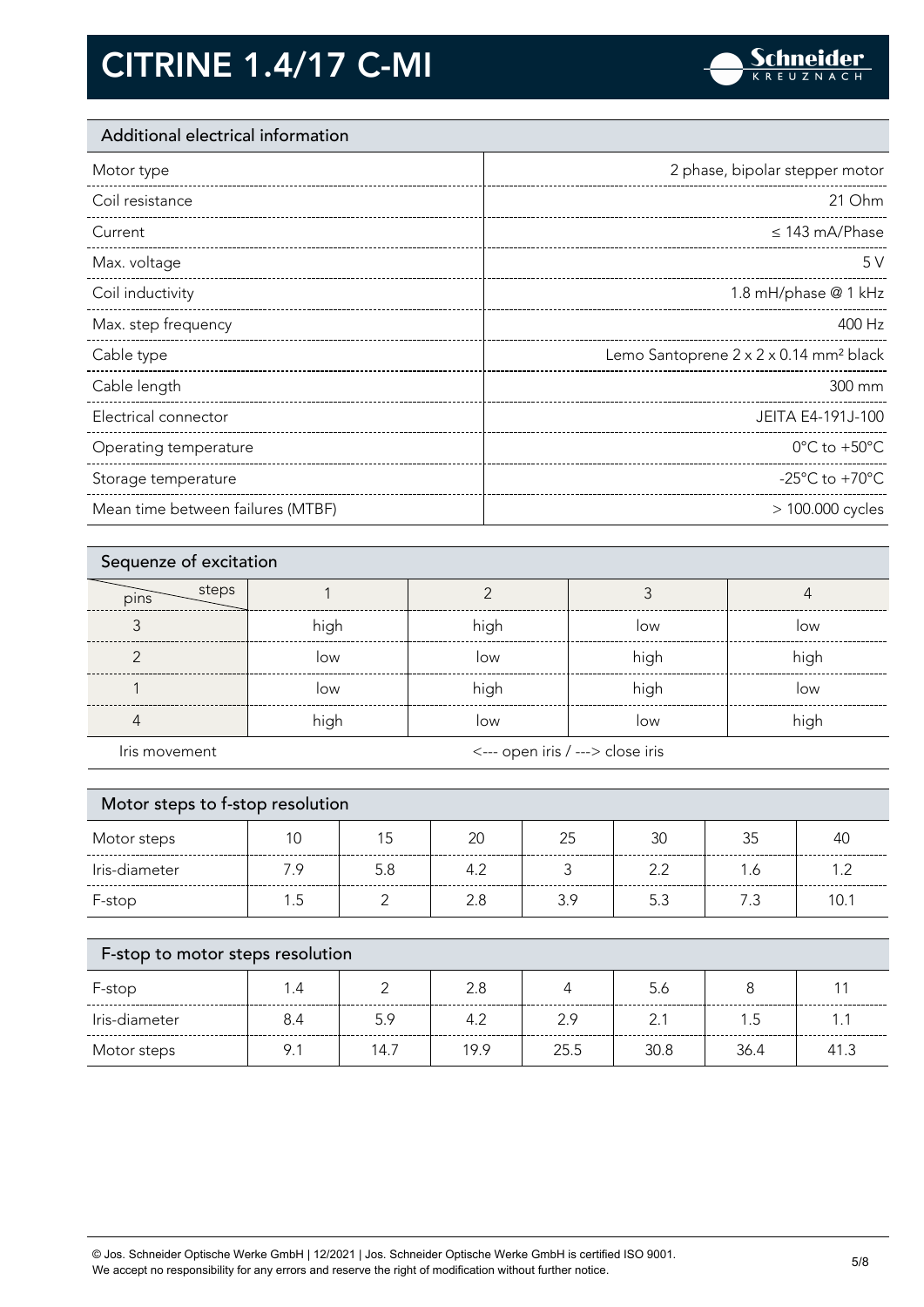

| Accessories    | Mount                | Eff. length      |         |
|----------------|----------------------|------------------|---------|
| Adapter        | CS-Mount             | $5 \text{ mm}$   | 25081   |
|                | $C-M$ ount / M42 x 1 | $5.5 \text{ mm}$ | 1075817 |
| Extension tube | C-Mount / C-Mount    | $5 \text{ mm}$   | 39316   |
|                | C-Mount / C-Mount    | $8 \text{ mm}$   | 39315   |
|                | C-Mount / C-Mount    | $10 \text{ mm}$  | 39312   |